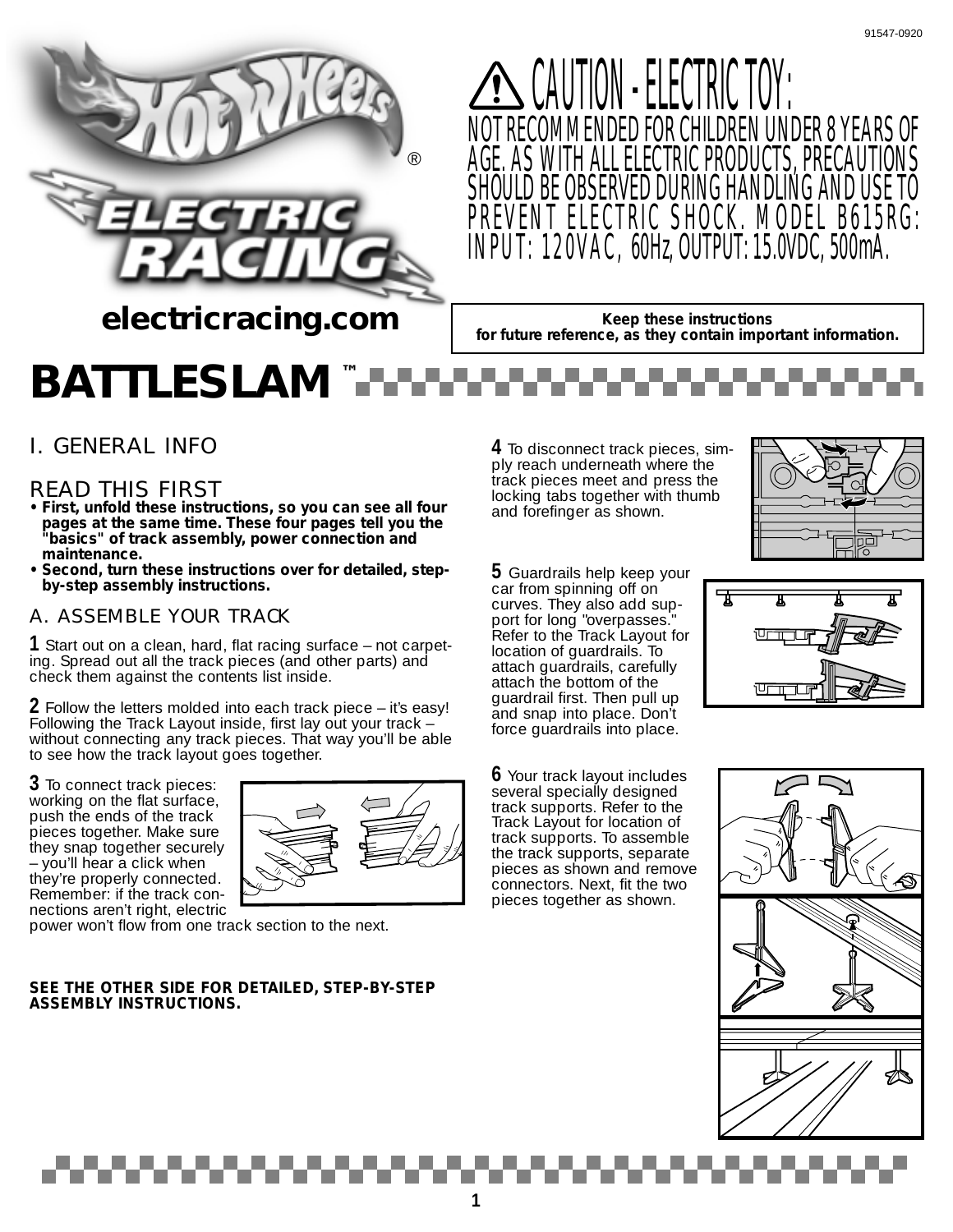### *B. POWER CONNECTION*

➎ Power Pack ➏ Wall Outlet

### **Always unplug your Power Pack when not in use!**





**7** 



**1** Plug the Power Pack into a convenient wall outlet.

**2** The cables for the Power Pack and the hand controllers have color-coded plugs to help you make your connections properly. First, plug the red plug into the red receptacle on the terminal track. Next, plug the yellow hand controllers into the yellow receptacles on the terminal track.

**3** To test track and power connections, hold a car on the track with its metal contacts touching the metal track rails. Hold the front end of the car down while lifting the rear tires. Squeeze the hand controller: the car's tires should spin. If they don't, there's a connection problem. Carefully check the track and power connections.



**4** Your hand controller is your car's "throttle." The more you squeeze the trigger the faster your car will go. Practice at a slow speed for a few laps, until you're ready to race!

## *II. MAINTENANCE*

**All "pro" racers know that their vehicles need maintenance from time to time…for best performance. Follow these simple steps to keep your car running at its best!**

### *A. CHASSIS PARTS*

**This diagram will help you understand the parts of your vehicle, and how they go together.**



### *B. CLEANING TRACK* **Clean track is IMPORTANT for best performance!**

**1** Dirty track may cause your vehicle to stall. Usually you can get it going again with a slight push. After 3-4 laps your vehicle will run properly.





**2** Sometimes oxidation may form on the track rails, and this may cause your car to stall. If this happens, you'll have to remove the oxidation. Using the supplied sandpaper, GENTLY rub the track rails. Don't rub hard – rails are clean when they're shiny. After cleaning, wipe the track with a soft, clean, lint-free cloth to remove any residue (don't use tissue or paper towels).

**NEVER use steel wool to clean your track: severe damage can result if a fiber of steel wool is picked up by the magnets in your car's motor. Use only very fine sandpaper for cleaning.**

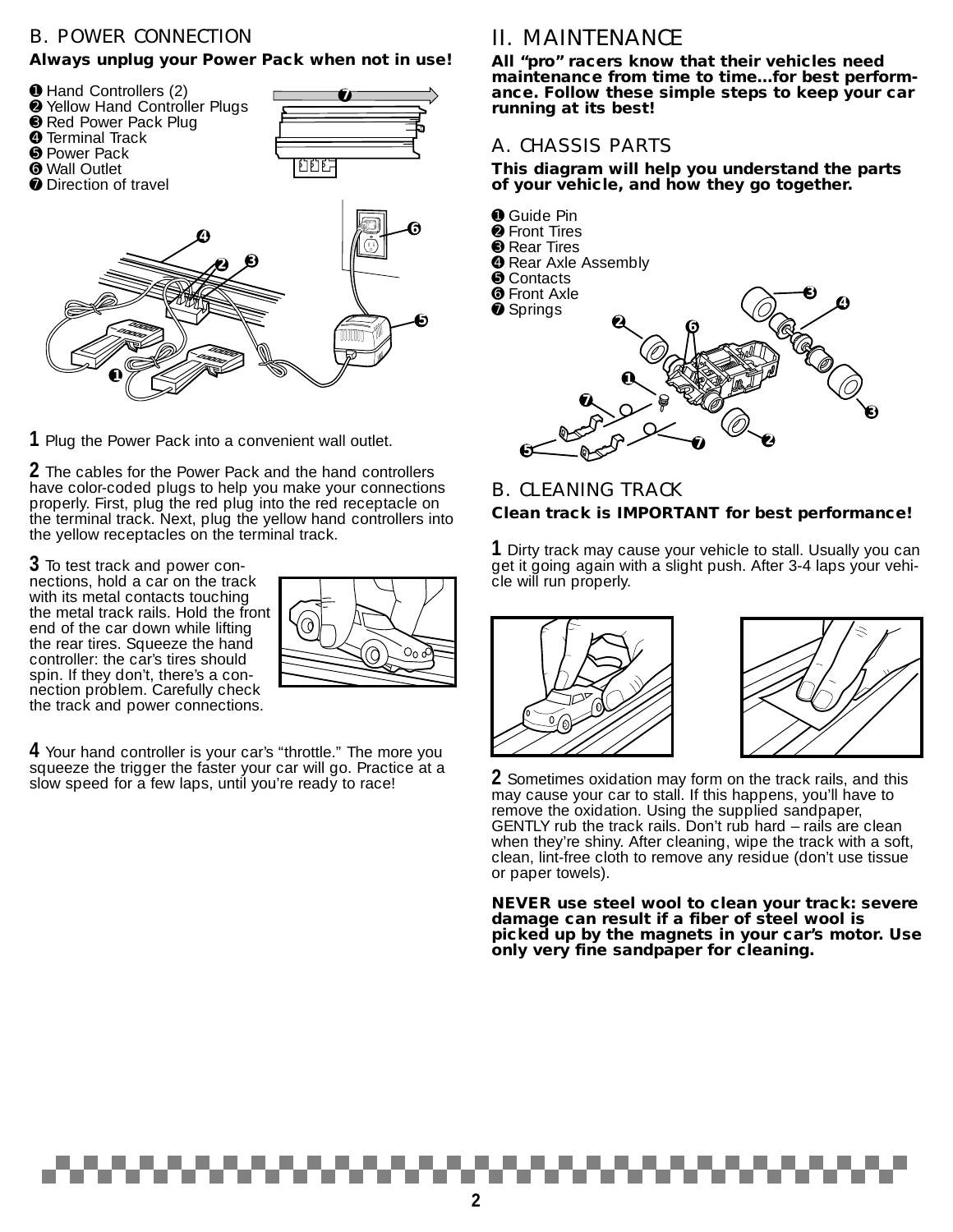### *C. OTHER MAINTENANCE*

### **Check out these other important maintenance tips!**

### **1 CLEANING TIRES**

Dirty tires can cause your car to lose traction and spin. To clean the tires, place a piece of adhesive tape on a hard, flat surface, with the sticky side facing up. Roll the rear tires across the tape until they're clean.



### **2 CLEANING AXLE**

Lint may collect around your car's axles: this may cause the car to run slowly. Use tweezers or a toothpick to remove lint as shown.



### **3 AXLE ALIGNMENT**

Your car's axle assembly may become "dislocated" from the chassis as a result of a sudden impact. To realign it, snap the assembly back into the chassis. (If you put the rear axle in backwards, your vehicle will run in reverse.)

**DO NOT use any type of tool to snap the chassis back in place. Use only your fingers.**

### **4 CHASSIS ALIGNMENT**

Occasionally check the position of the car's body to make sure it is properly aligned and not rubbing against the tires. If necessary, carefully snap chassis back onto the body tabs, as shown.

### **5 CHECKING CONTACTS**

Your race set is specially designed for cool crashes and collisions. **After each impact, check to make sure the contacts are springing back properly when pushed.** Adjust contacts if necessary (see "Contact Replacement," below).

### **6 CLEANING CONTACTS**

Regularly clean your car's contacts to remove oxidation. Using a pencil eraser, as shown, carefully scrub the contacts. Do not apply too much pressure, or you may bend contacts. **DO NOT USE STEEL WOOL. Worn-out contacts can be replaced; please call the toll-free number for information.**



### **7 CONTACT REPLACEMENT**

Your vehicle's contacts should last a minimum of 8-10 total hours of racing, with regular cleaning. You may need to replace the contacts if they become overly worn or bent. **The best way to replace contacts is one at a time, using the remaining contact assembly as a guide.**

**a** Hold chassis bottom side up. Hold the spring as shown (with your thumb on one side of the chassis and your forefinger on the other). You'll need to hold the spring securely throughout the assembly process.





**b** Hook the narrow end of the contact under the motor shaft. Hook the curved side tab of the contact over the spring; the spring will be held in place by the curved tab. Snap the wide (slotted) end of the contact into place, with the chassis tab through the slot.



**c** Still holding the spring securely, turn the chassis over. You may need to press the top of the contact into place with the tip of a pencil. When properly installed, the contact will spring back when pushed.

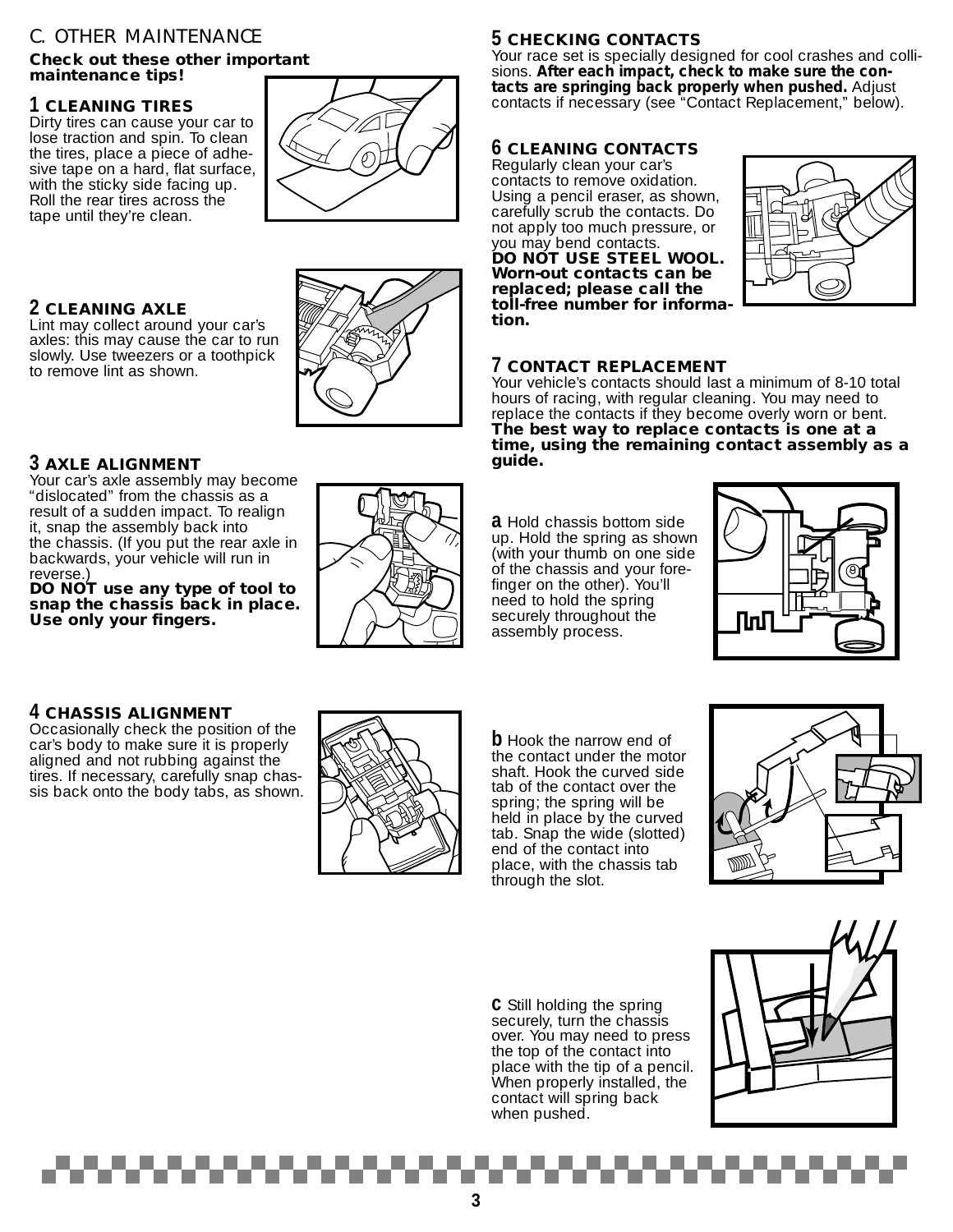## *III. TIPS & HINTS*

### **Here are some "inside" racing tips…for top performance and the fastest lap times!**

**1** Always race on a clean, hard, flat surface. For best racing performance, we don't recommend carpeting.

**2** Clean track is IMPORTANT for best performance! Please refer to the Maintenance section (page 2) for detailed instructions for cleaning the track.

**3** Races are won in the curves! Slow down going into the curves…then speed up coming out of them.

**4** Anyone can be a "pro" racer – the secret is practice! Remember to "break in" your new cars with a few "qualifying" laps. Cars always run better after they've "warmed up."

**5** In addition to competing against your friends, you can always practice your skills with a few hot laps against the clock. Set your own "course records" – then try to break them!

**6** Experienced racers know that regular maintenance is the key to top racing performance. Read and follow the easy steps in the Maintenance section (page 2).

**7** If you have questions or difficulty operating your Race Set, check the Troubleshooting Chart first. Usually a quick "pit stop" will get you racing again!

### *SPECIAL NOTE TO ADULTS:*

- Always make sure your Race Set is unplugged before assembling or disassembling track. Always unplug Power Pack when not in use. Regularly examine for damage to the cord, plug, enclosure and other parts.
- In the event of any damage, this toy must not be used with the transformer until the damage has been repaired.
- Do not connect to more than the recommended number of power supplies.
- If this toy is being operated in the presence of children under 8 years old, adult supervision is recommended.
- This toy is not intended for children under 3 years old. This toy must be used only with the recommended transformer. The transformer is not a toy.

# **90-DAY LIMITED WARRANTY HOT WHEELS® ELECTRIC RACING PRODUCTS**

Mattel, Inc. warrants to the original consumer purchaser that this product will be free of defects in material and workmanship for ninety (90) days (unless specified in alternate warranties) from the date of purchase. Mattel will repair or replace the product, at our sole option, in the event of such a defect within the warranty period.

In the event of a defect covered under this warranty, first call the toll-free number listed below. Many problems can be solved in this manner. If necessary, you will be instructed to return the product, postage prepaid and insured, to the address below. Enclose your name, address, dated sales receipt, and a brief explanation of the defect. Repair or replacement, and return shipment, will be free of charge. Please return only the defective part or unit, packed securely.

This warranty does not cover damage resulting from unauthorized modification, accident, misuse or abuse. If the product is returned without a dated sales receipt the product may be excluded from coverage under this warranty.

Mattel's liability for defects in material and workmanship under this warranty shall be limited to repair or replacement, at our sole option, and in no event shall we be responsible for incidental, consequential, or contingent damages (except in those states that do not allow this exclusion or limitation). This warranty is exclusive, and is made in lieu of any express or implied warranty. **Valid only in U.S.A.** This warranty gives you specific legal rights and you may have other rights, which vary from state to state. Some states do not allow the exclusion of incidental or consequential damages, so the above exclusions or limitations may not apply to you.

TOLL-FREE NUMBER: 1-888-557-8926 **(valid only in U.S.A.)** Hours: 8:00 A.M. - 5:00 P.M. Eastern Time; Monday - Friday. Expect some delay in January following the holiday season. Please be patient and keep trying the toll-free number.

ADDRESS FOR RETURNS: CONSUMER RELATIONS 636 GIRARD AVENUE EAST AURORA, NY 14052

t i

©2002 Mattel, Inc., Mt. Laurel, NJ 08054 U.S.A. **PRINTED IN CHINA.** All Rights Reserved. Mattel, Hot Wheels, flame logo and the color "Hot Wheels blue," and associated trademarks designated by <sup>®</sup> and ™ are U.S. trademarks of Mattel, Inc., except as noted. All other trademarks are used under license or with permission.

## *TROUBLESHOOTING*

| <b>PROBLEM</b>                        | <b>TRACK</b><br><b>CLEANING</b><br><b>REQUIRED</b> | В<br><b>VEHICLE</b><br><b>MAINTENANCE</b><br><b>REQUIRED</b> | <b>CHECK</b><br><b>CONNECTIONS</b> | <b>CHECK</b><br><b>ALIGNMENT</b> |
|---------------------------------------|----------------------------------------------------|--------------------------------------------------------------|------------------------------------|----------------------------------|
| <b>VEHICLE STOPS</b><br>OR WON'T RUN. |                                                    |                                                              |                                    |                                  |
| <b>VEHICLE RUNS</b><br>SLOWLY.        |                                                    |                                                              |                                    |                                  |
| <b>VEHICLE SPINS</b><br>OUT.          |                                                    |                                                              |                                    |                                  |

- **A TRACK CLEANING REQUIRED. You may need to clean the track. Follow the steps in the Maintenance section (page 2).**
- **B VEHICLE MAINTENANCE REQUIRED. You may need to clean your vehicle's tires, axle or contacts. Follow the steps in the Maintenance section (page 3), Numbers 1- 3.**
- **C CHECK CONNECTIONS. Check to make sure track pieces are properly connected – and power connection is correct. Refer to the "Power Connection" section (page 2).**
- **D CHECK ALIGNMENT. Check to make sure your vehicle is properly aligned. Refer to the "Power Connection" section (page 2).**

www.com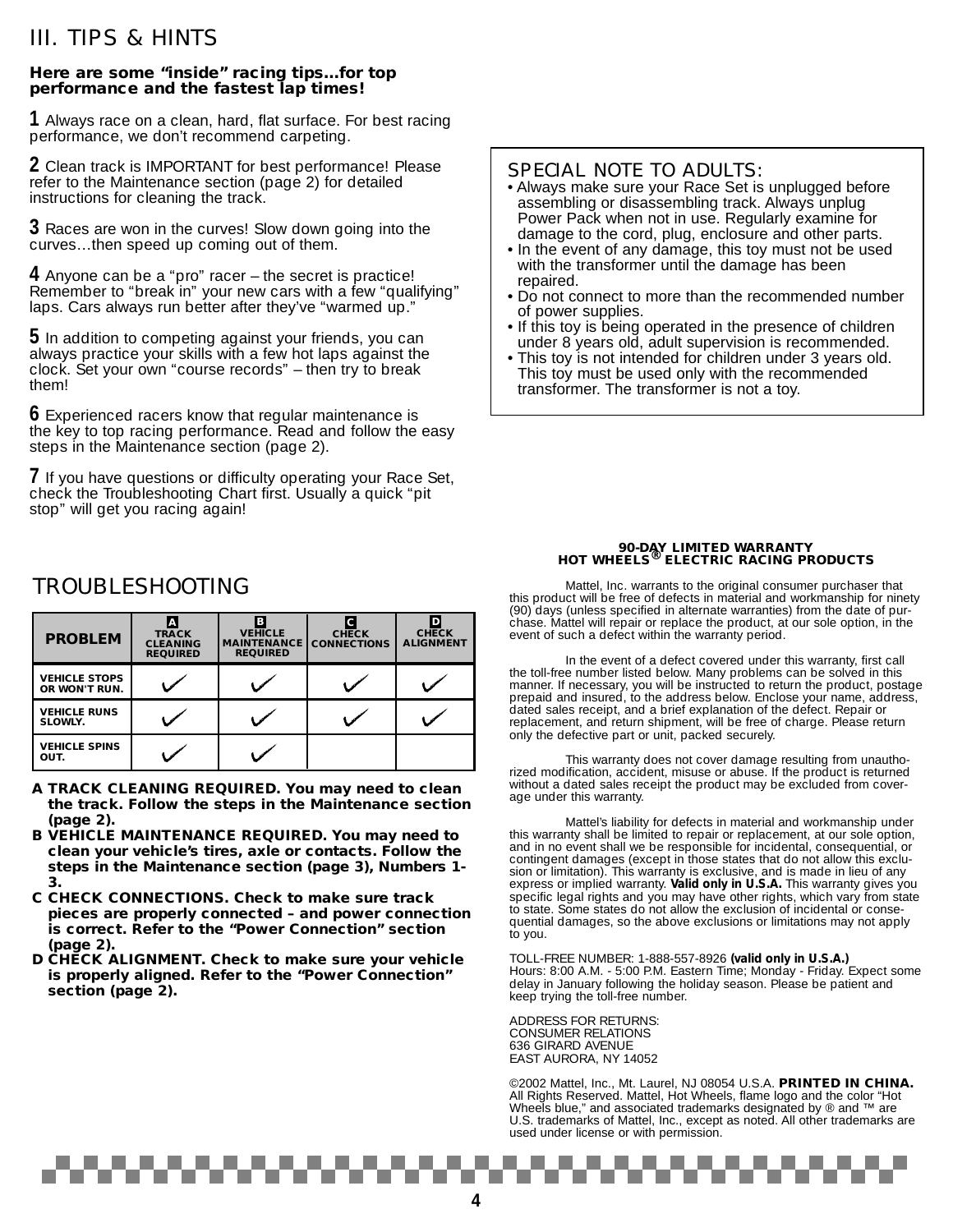# *DETAILED TRACK ASSEMBLY*

The following drawings show you, step-by-step, how to put together certain track sections. For best results, assemble these sections in the following order. For "simple" track assembly (basic straightaways and curves), follow the large track layout diagrams.

*I. BATTLE CAGE ASSEMBLY*

*• Follow these steps to assemble the central Battle Cage section.*



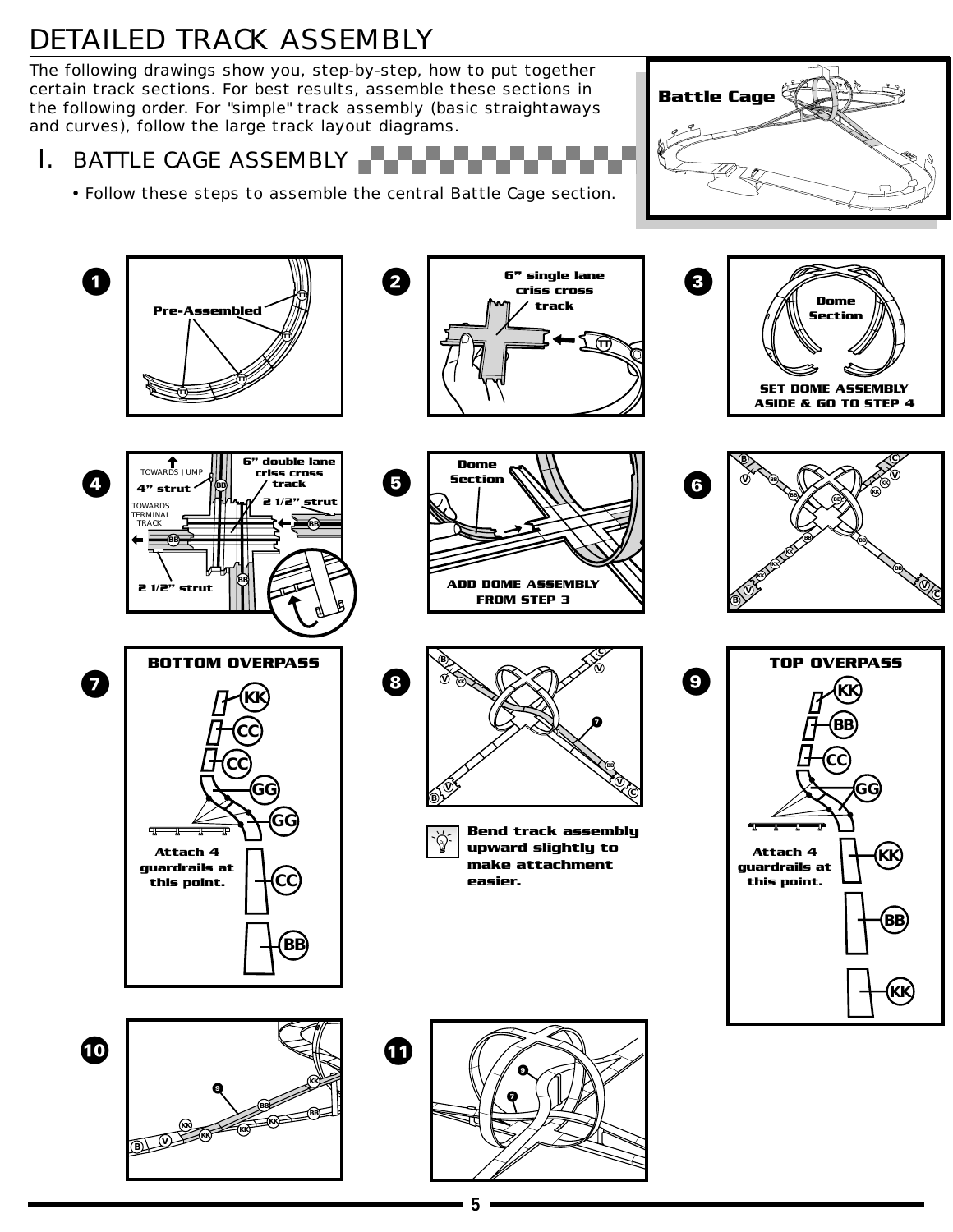# *II. POWER SAW JUMP*

### *BATTERY INSTALLATION*

*• Turn the jump assembly over. Open battery door. Insert 1 AA battery, with polarity as shown inside battery compartment. Close battery door.*





**Battery Safety Information**

- **Insure that battery polarity is correct.**
- **Use only batteries of the type recommended (or equivalent).**
- **Do not mix old and new batteries.**
- **Do not mix alkaline, standard (carbon-zinc), or rechargeable (nickel-cadmium) batteries.**
- **Remove used-up batteries immediately. Remove batteries if vehicle will not be used for a long period.**
- **Do not recharge non-rechargeable batteries.**
- **Do not short-circuit terminals.**
- **Remove rechargeable batteries before recharging (if the batteries are designed to be removable).**
- **Recharge batteries only under adult supervision (if the batteries are designed to be removable).**
- **Dispose of batteries safely. Do not dispose of batteries (or products containing non-replaceable batteries) in fire, as batteries may explode or leak.**
- **Battery Performance Note: For best performance use alkaline batteries (where disposable batteries are called for). Battery life may vary depending on battery brand.**

*III. GEAR-GRINDING GAUNTLET*

*• The Robot Gauntlet Assemblies clip to the underside of the track as shown.*







*IV. CARDBOARD*

*• Attach cardboard as shown.*







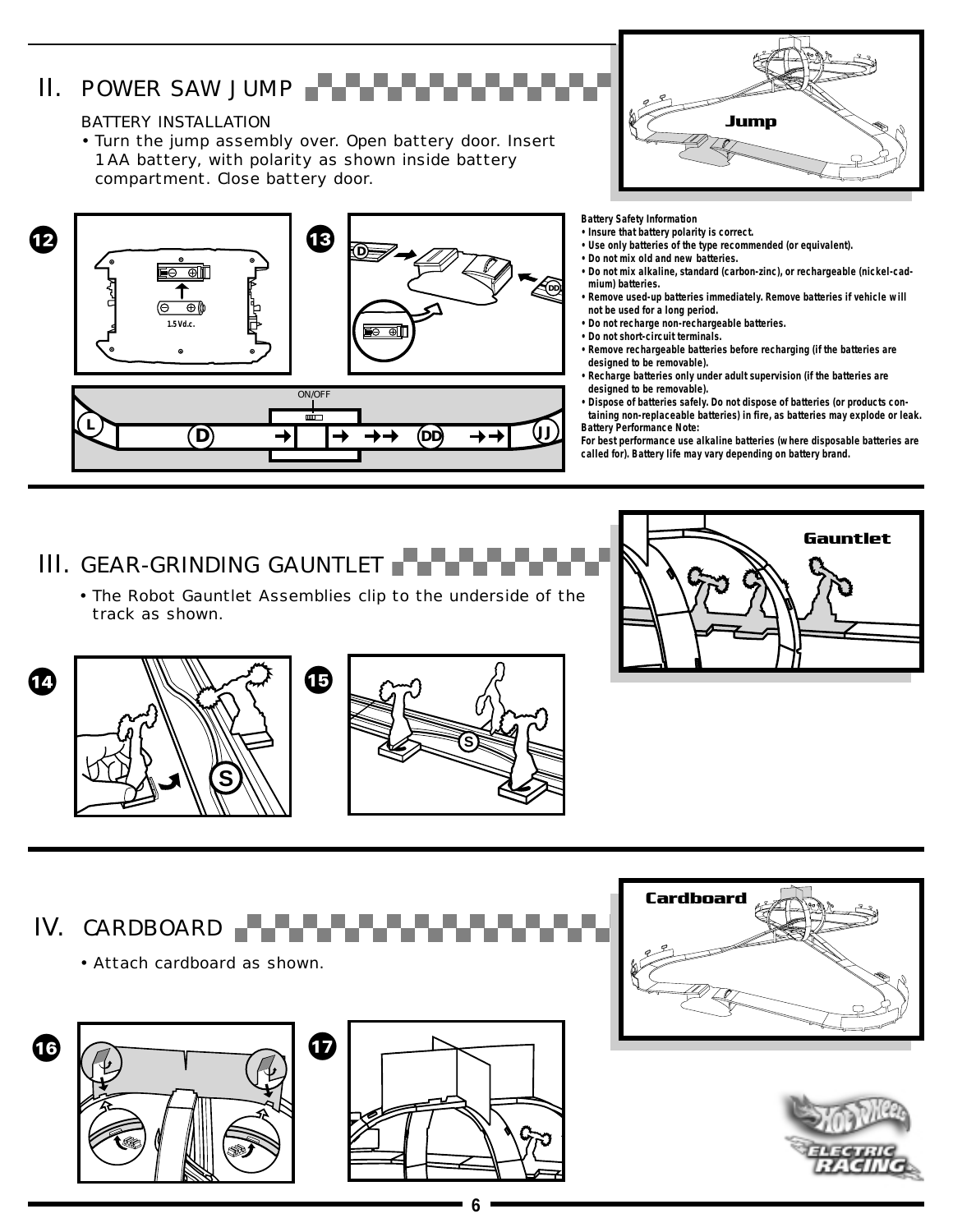# **CONTENTS**